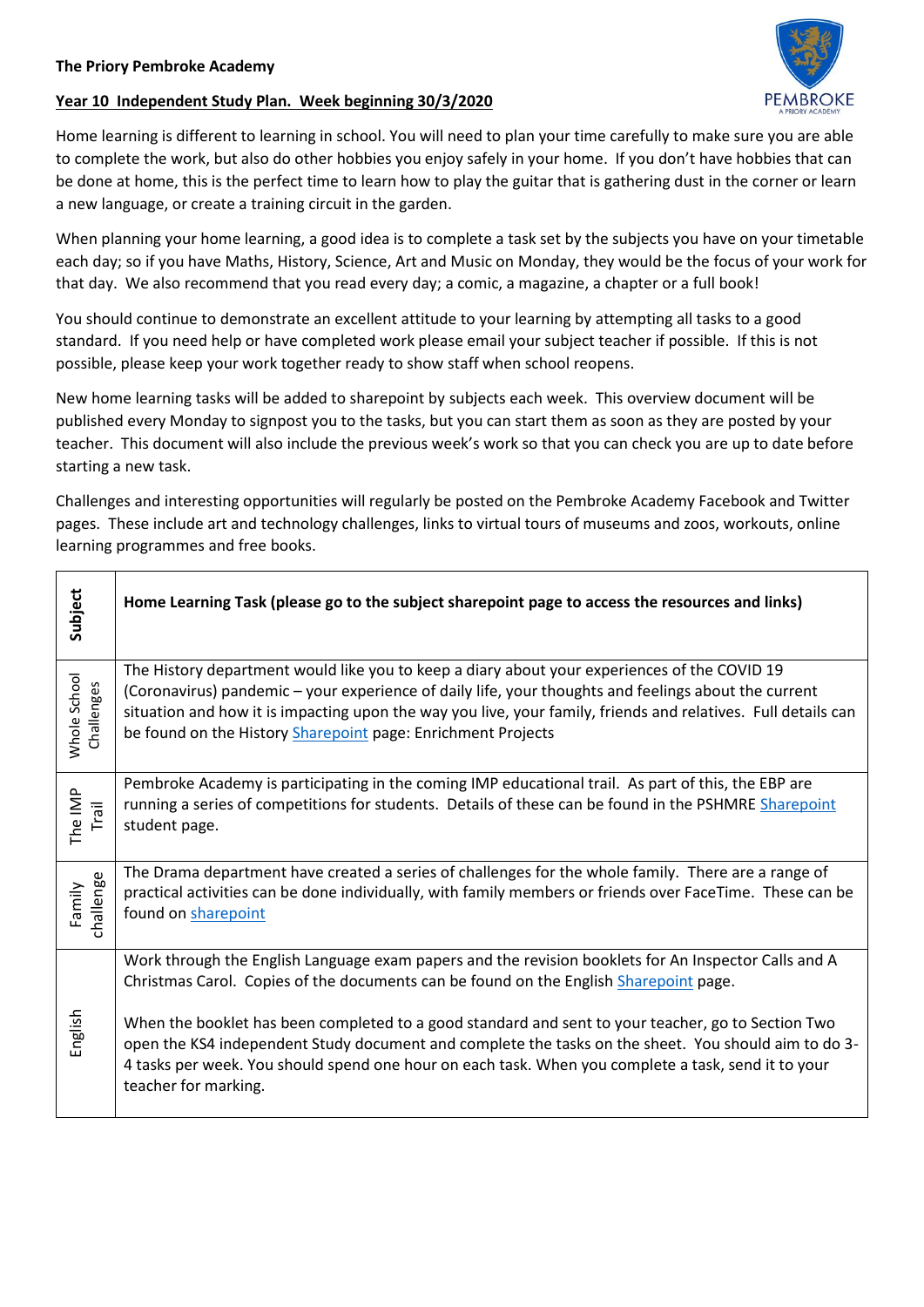|         | Please see your year 10 group folder on the Maths SharePoint site for specific details of work to be        |
|---------|-------------------------------------------------------------------------------------------------------------|
|         | completed.                                                                                                  |
|         | This will include:                                                                                          |
|         | 5-a-day exam question sheet<br>$\bullet$                                                                    |
|         | other tasks and links to websites                                                                           |
|         | mathswatch tasks (videos to watch and questions to do)                                                      |
| Maths   | Login Reminder:                                                                                             |
|         | Mathswatch                                                                                                  |
|         | You user name is 16 followed by your first initial then your surname @priorypembroke                        |
|         | E.g. John Smith: your username would be 16JSmith@priorypembroke                                             |
|         | Your password is attitude                                                                                   |
|         | <b>Mymaths</b>                                                                                              |
|         | Login: tppa                                                                                                 |
|         | Password: Circle                                                                                            |
|         | Students logon to Active Learn complete 3 tasks per week. There is a document in the Y10 SharePoint         |
|         | folder with instructions on how to do this. They can use the online e-book to help.                         |
|         | Active Learn tasks taken from the GCSE Units covered so far this year (CB5 + 6 CC5 - 12 CP5,6,7,8,10 +      |
|         | 11)                                                                                                         |
|         | They can also choose do any of the questions in the chapters of the ebook for the units covered this year.  |
|         |                                                                                                             |
|         | Year 9 and 10 we have created accounts for the Edexcel site                                                 |
|         | https://www.pearsonactivelearn.com/app/Home                                                                 |
| Science | Your teachers will set you tasks to be completed each week from the 30 <sup>th</sup> of March.              |
|         | When you login look for the task section of the ribbon at the top of the screen. Click on it and any active |
|         | tasks can be opened there.                                                                                  |
|         |                                                                                                             |
|         | Your username is your full school email.                                                                    |
|         | For example if your network login username is E210012 your username would be                                |
|         | E210012@prioryacademies.co.uk                                                                               |
|         |                                                                                                             |
|         | Your password is ChangeMe342                                                                                |
|         | You will be asked to create 2 security questions in case you forget your password                           |
|         | Work through the Ecosystems section of the Edexcel A Workbook and cross reference your answers with         |
| 슬       | the answers in the back of the workbook. Make any improvements to incorrect work.                           |
|         | If complete, go onto Changing Cities and Global Development sections of the workbook.                       |
| Geograp |                                                                                                             |
|         |                                                                                                             |
|         | Task 1: Germany Workbook section 3/4. Read through the information and complete the tasks about life        |
|         | in Nazi Germany. Copies of the work book are available on Sharepoint                                        |
|         | Task 2: Continue Revision of core content, Flash cards work very well for this. Copies of knowledge         |
|         | organisers are on the History Sharepoint page.                                                              |
|         | Make sure you know the Chronology of events for each paper. ESPECIALLY AMERICAN WEST. Create<br>$\bullet$   |
|         | timelines, put events on card then place them in the correct order, identify links between events           |
|         | (narrative Q in AW, continuity and Change for Crime)                                                        |
|         | Check understanding of key vocabulary<br>٠                                                                  |
|         | Complete workbooks and other revision activities available on Sharepoint.<br>٠                              |
| History | Complete practice questions and past papers under timed conditions. Past papers can be accessed<br>٠        |
|         | on sharepoint                                                                                               |
|         | READ READ READ- check the reading list on Sharepoint and do extra reading to expand your<br>$\bullet$       |
|         | knowledge. Books can be borrowed from Mrs Warnock.                                                          |
|         | Watch recommended documentaries/youtube clips (see the reading list and links on Sharepoint)<br>$\bullet$   |
|         |                                                                                                             |
|         | History Essay competition: Write an essay answering this question "if 1066 is said to be the most           |
|         | important date in English History, what is the equivalent in another country?" you are not allowed to       |
|         | write about a Western European or North American country, so you will need to research Full                 |
|         | competition details can be found in sharepoint and http://www.schoolshistoryproject.co.uk/schools-          |
|         | history-project-essay-competition-in-association-with-professor-peter-frankopan-and-no-more-marking/        |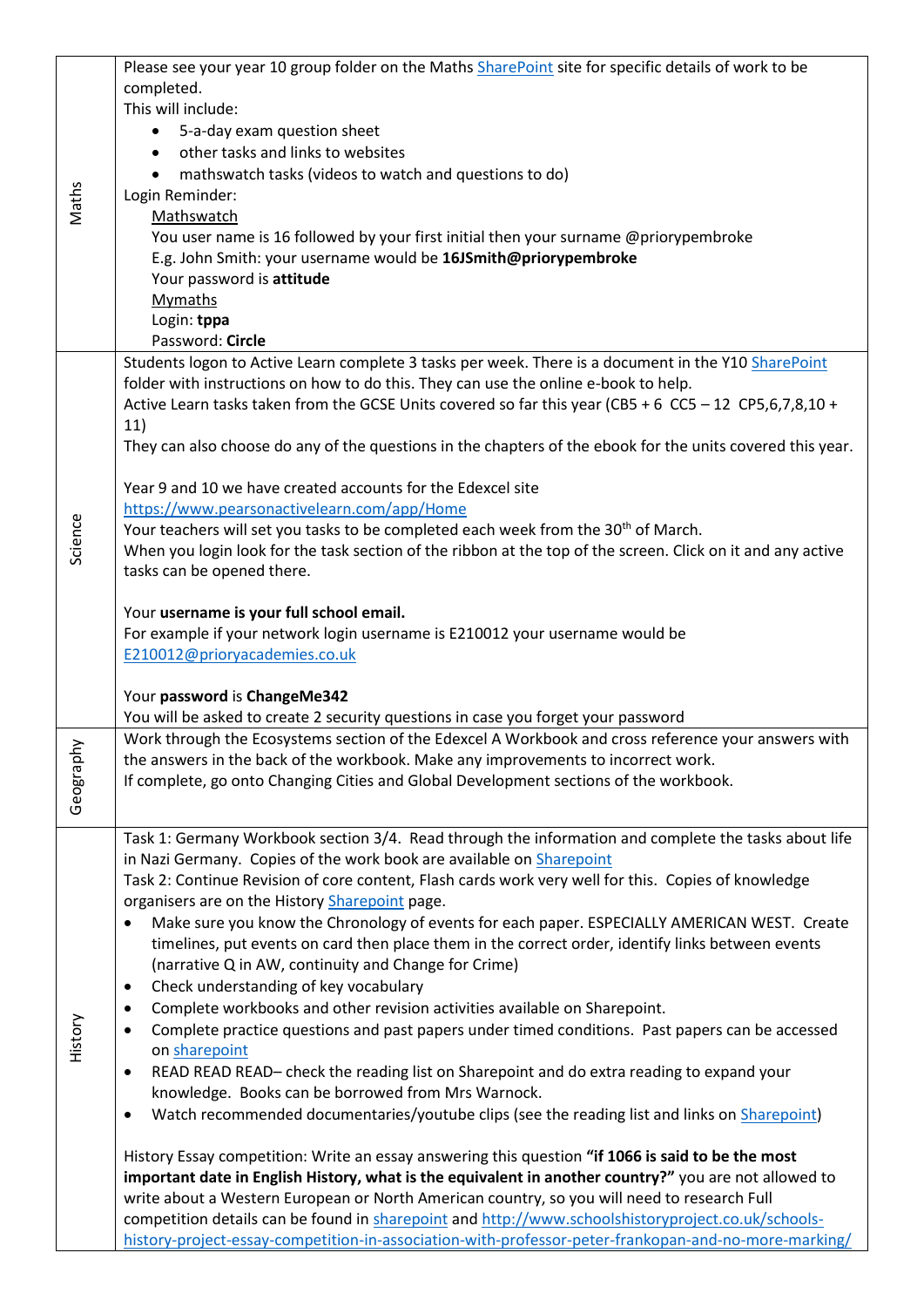| Creative iMedia | Continue working through the course tasks as listed on the sharepoint page here<br>PERSONAL RESEARCH FOR ICT (CURIOSITY) - UPDATE FOR w/b 30 MARCH<br>TASK 1 (ongoing research task)<br>Research a series of 'ICT in the News' stories like the example seen in lessons every week<br>www.bbc.co.uk/news/technology is a good start point for this<br>Compose your work in an appropriate format - choose from:<br>A4 multipage poster (hand written or word document)<br>Multipage PPT (applying your hyperlinking, animation & transition skills!)<br>$\bullet$<br>Multipage 'news sheet' document in Publisher (make it look like a newspaper)<br>$\bullet$<br>On Sharepoint, I also added links to all the news videos that have been published this year - watch for<br>inspiration!<br><b>TASK 2 (ongoing research task)</b><br>Create an A-Z glossary of ICT Key words<br>This should be produced as an interactive PPT Presentation, using your hyperlink and action button skills.<br>Remember to use SLIDE MASTER too.<br>The following links will be useful for this ongoing research task:<br>Teach-ICT.com website: http://www.teach-ict.com/glossary/A.htm |
|-----------------|--------------------------------------------------------------------------------------------------------------------------------------------------------------------------------------------------------------------------------------------------------------------------------------------------------------------------------------------------------------------------------------------------------------------------------------------------------------------------------------------------------------------------------------------------------------------------------------------------------------------------------------------------------------------------------------------------------------------------------------------------------------------------------------------------------------------------------------------------------------------------------------------------------------------------------------------------------------------------------------------------------------------------------------------------------------------------------------------------------------------------------------------------------------------------|
|                 | Tech Terms: The computer dictionary: https://techterms.com/<br>On Sharepoint, I also added a template document to get you started on this task. There is also a word<br>document example for guidance and a PPT presentation version (not hyperlinked or anything, but it gives<br>you the general idea.                                                                                                                                                                                                                                                                                                                                                                                                                                                                                                                                                                                                                                                                                                                                                                                                                                                                 |
|                 | TASK 3: New Task - AWESOME ANIMATION TUTORIAL BOOKLET<br>On Sharepoint, there is an excellent animation tutorial guide that many of us have used in lessons before<br>There are a variety of animation skills, tools and techniques for you to practise<br>NB - If the booklet refers to 'FRAMES', this has recently changed its name to 'STATES' (I think you know<br>that from our ICT lessons!)<br>PLEASE NOTE: AS THESE THREE TASKS ARE RESEARCH-BASED & CREATIVITY-BASED, THERE IS NO<br>SUGGESTED TIME LIMIT OR DEADLINE: JUST ENJOY RESEARCHING AND BEING CREATIVE WITH ICT!                                                                                                                                                                                                                                                                                                                                                                                                                                                                                                                                                                                      |
|                 | TASK 4 (R081 iMedia Revision)<br>Continue working through and revising R081 theory exam materials and using the RO81 revision folder in<br>Sharepoint<br>You will also find all the past papers and mark schemes for revision                                                                                                                                                                                                                                                                                                                                                                                                                                                                                                                                                                                                                                                                                                                                                                                                                                                                                                                                            |
|                 | TASK 5 (R085 Travel Blog website research)<br>Research details of the possible travel destinations on the RO85 website project<br>*Iceland<br>*Paris<br>*Japan<br>*Venice<br>*New Zealand<br>*Prague<br>Research information on<br>Things to see and do<br>How to get there<br>When to go                                                                                                                                                                                                                                                                                                                                                                                                                                                                                                                                                                                                                                                                                                                                                                                                                                                                                |
| <b>NFL</b>      | Use your photocopies with the answers for the general conversation of the speaking exam<br>1.<br>(remember, you have to learn them by heart).<br>Complete the Booklets for main vocabulary (photocopies provided) that could be found in reading<br>2.<br>and listening exams.                                                                                                                                                                                                                                                                                                                                                                                                                                                                                                                                                                                                                                                                                                                                                                                                                                                                                           |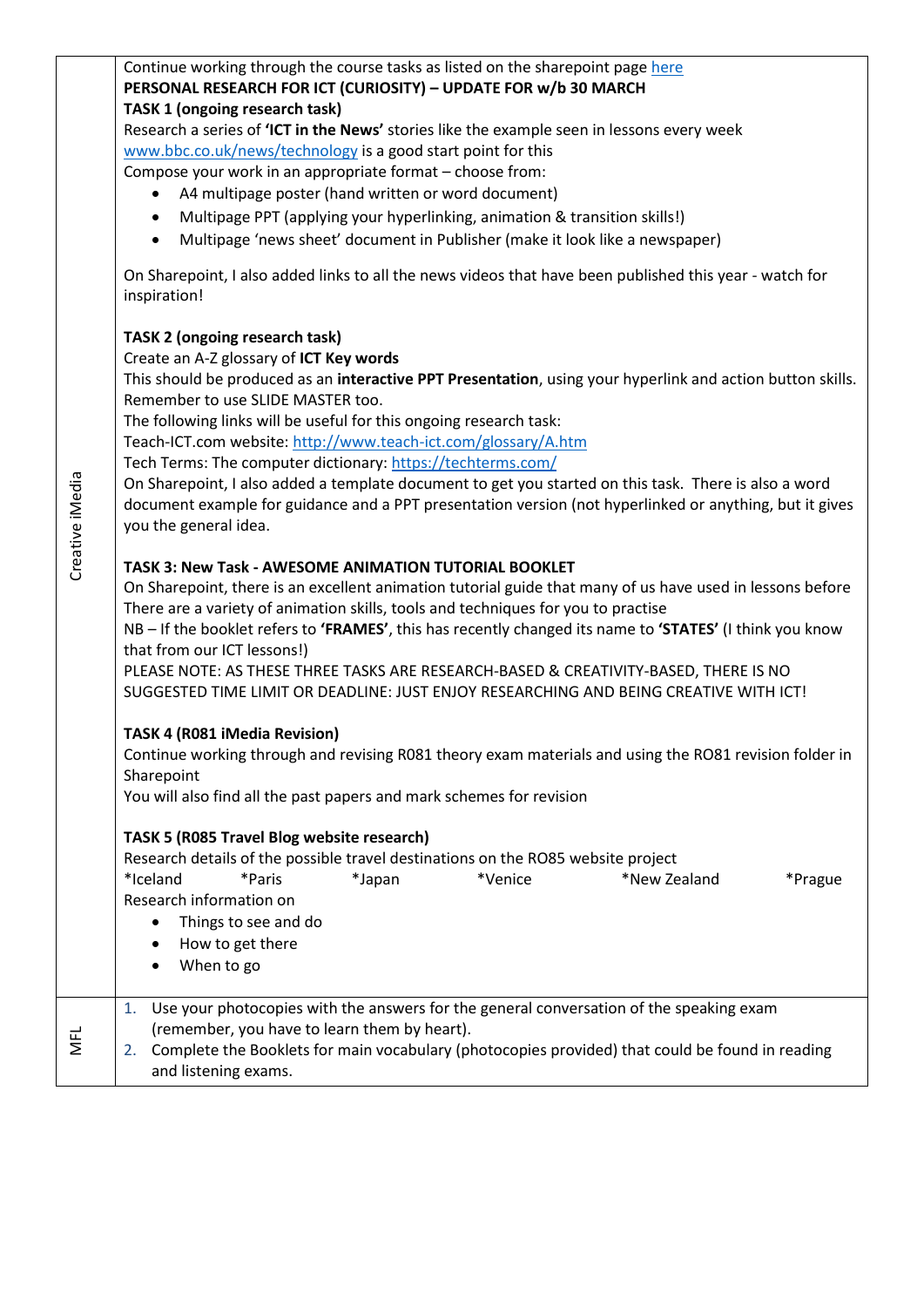|            | 1. Your next project is based on 'Natural Forms' therefore create a series of 5 quality drawings on such<br>things - unpeeled orange, flowers, peppers, shells etc.                                                                                                                                                                                                                                                                                                                                                    |
|------------|------------------------------------------------------------------------------------------------------------------------------------------------------------------------------------------------------------------------------------------------------------------------------------------------------------------------------------------------------------------------------------------------------------------------------------------------------------------------------------------------------------------------|
|            | 2. Research the work of the following sculptors as your coursework will include these (save to ppt ready                                                                                                                                                                                                                                                                                                                                                                                                               |
| Art        | to print and present when you get back to school) - Jennifer McCurdy, Ann Weber and Odine Lang.                                                                                                                                                                                                                                                                                                                                                                                                                        |
|            | https://theartyteacher.com/what-can-i-draw/ - 100 things to draw - again all students can be completing<br>at least 1 drawing per week which should take 1 hour. Year 10 students can complete as many of these as<br>they wish because they can include a bank of quality observational studies into their GCSE component 1.                                                                                                                                                                                          |
|            | www.paulcarneyarts.com $-$ is a free website with online drawing tutorials/vidoes so you can teach<br>yourself how to draw things.                                                                                                                                                                                                                                                                                                                                                                                     |
|            | https://theartyteacher.com/what-can-i-draw/ - mark making with coffee to explore                                                                                                                                                                                                                                                                                                                                                                                                                                       |
|            | https://theartyteacher.com/apps-for-the-art-classroom/ - apps for your phone or ipad - create digital art.                                                                                                                                                                                                                                                                                                                                                                                                             |
|            | <b>UK Schools Art Challenge!</b>                                                                                                                                                                                                                                                                                                                                                                                                                                                                                       |
|            | Open to all school aged children, you need to create an artwork in response to the word 'COMMUNITY'.<br>You can use any media you like: drawing, painting, printmaking, sculpture, photography, video, or collage.<br>Because of social distancing, we would love you to submit as many entries as you like by uploading your<br>work to Instagram and tagging @pinkpigsketchbooks Don't forget to include #ukschoolsartchallenge. You<br>can also send a photo of your work, along with your name, age, and school to |
|            | uk schools art@outlook.com.<br>Deadline for entries: 30th April. (this has been posted on the school facebook page and twitter)                                                                                                                                                                                                                                                                                                                                                                                        |
|            | Task 1: Focus on revising the core content                                                                                                                                                                                                                                                                                                                                                                                                                                                                             |
|            | Timbers- Oak, Mahogany, beech, balsa, pine cedar, plywood, MDF, Jultong, birch, ash, larch and<br>$\bullet$<br>chipboard<br>Polymers<br>$\bullet$                                                                                                                                                                                                                                                                                                                                                                      |
|            | card and paper<br>$\bullet$                                                                                                                                                                                                                                                                                                                                                                                                                                                                                            |
|            | fibres and textiles<br>$\bullet$                                                                                                                                                                                                                                                                                                                                                                                                                                                                                       |
|            | smart materials and composite materials<br>$\bullet$<br>metals<br>$\bullet$                                                                                                                                                                                                                                                                                                                                                                                                                                            |
|            | electronics systems<br>$\bullet$                                                                                                                                                                                                                                                                                                                                                                                                                                                                                       |
|            | mechanical devices (pulleys, levers, gears and cams).<br>$\bullet$                                                                                                                                                                                                                                                                                                                                                                                                                                                     |
|            | Energy: generation, storage and sources                                                                                                                                                                                                                                                                                                                                                                                                                                                                                |
| Technology | Communication techniques (drawing styles- especially practice drawing the following; isometric,<br>$\bullet$<br>oblique, one point perspective, two point, orthographic- 1 <sup>st</sup> and 3 <sup>rd</sup> angle, and circuit diagrams)                                                                                                                                                                                                                                                                              |
|            | Create yourself revision resources for the sections above you know you struggle with e.g. flash cards (with<br>questions on one side and answers on the back) and memory maps (like a mind map of what you<br>remember then look up the bits you forgot and add them to it in a different colour).                                                                                                                                                                                                                     |
|            | Use BBC bite size design technology (Edexcel) to help and technologystudent.com (has practice sheets for<br>all the content in all the topics)                                                                                                                                                                                                                                                                                                                                                                         |
|            | Task2: Use the 'Home learning information booklet' on the Year 10 sharepoint folder on the technology<br>section of share point to help you answer the questions in the 'Home learning worksheet booklet'.                                                                                                                                                                                                                                                                                                             |
|            | Use the revision guides you have been given to develop some revision cards and posters on the topics we<br>have covered. E.G. fats, proteins, carbohydrates etc.                                                                                                                                                                                                                                                                                                                                                       |
| Food Tech  | Complete the Year 10 & 11 Home Learning task on the Technology Sharepoint page<br>Other suggested activities:                                                                                                                                                                                                                                                                                                                                                                                                          |